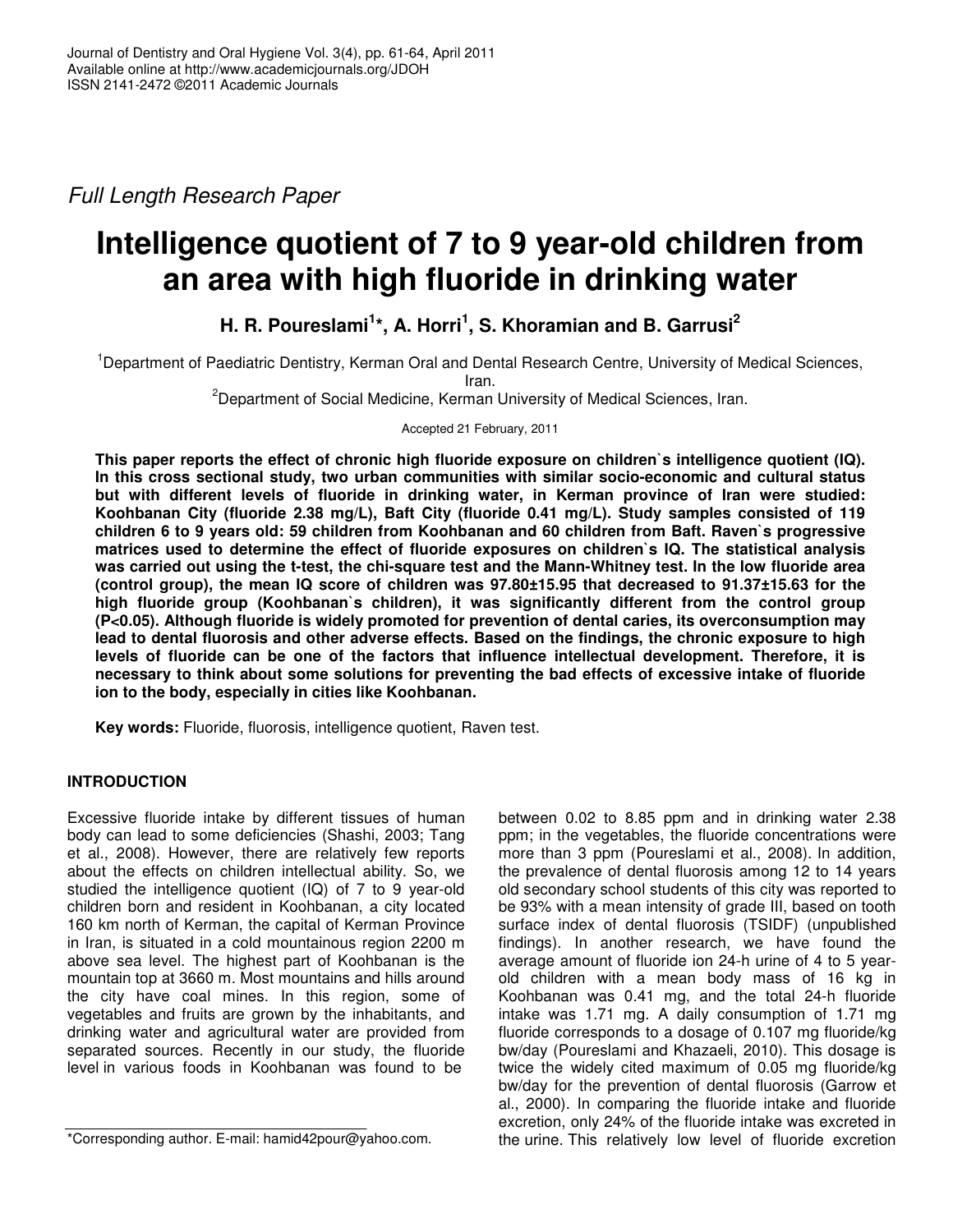| <b>IQ rank</b>    | Percent of Baft children (No.) | Percent of Koohbanan children (No.) | Total percent (No.) |
|-------------------|--------------------------------|-------------------------------------|---------------------|
| <b>Borderline</b> | 20(12)                         | 27.12(16)                           | 23.53(28)           |
| Below average     | 20(12)                         | 28.81 (17)                          | 24.37 (29)          |
| Average           | 30(18)                         | 25.42(15)                           | 27.73 (33)          |
| Above average     | 13.33(8)                       | 5.08(3)                             | 9.24(11)            |
| Excellent         | 16.66(10)                      | 13.56(8)                            | 15.13(18)           |
| Total             | 100 (60)                       | 100 (59)                            | 100 (119)           |

**Table 1.** Comparison of the IQ ranks of the Baft and the Koohbanan children.

**Table 2.** Comparison of the IQ levels of the boys and the girls.

| City      | Boys (No.)            | Girls (No.)     |       |
|-----------|-----------------------|-----------------|-------|
| Koohbanan | $90.28 \pm 15.97(29)$ | 92.43±15.48(30) | >0.05 |
| Baft      | 99.89±14.40(28)       | 95.97±17.21(32) | >0.05 |

may be due to the high altitude of Koohbanan. According to some studies, living at high altitudes causes hypoxia leading to greater fluoride accumulation in body tissues (Rwenyonyi et al., 1999; Cao et al., 2001). These findings indicated that the fluoride intake and fluoride accumulation in body tissues in Koohbanan preschool children is high.

In continuation of these studies, we decided to investigate the effect of chronic high fluoride exposure on Koohbanan children intelligence. These children suffered from dental fluorosis that has not been observed in similar studies.

#### **MATERIALS AND METHODS**

In this cross sectional study, 60 students, 7 to 9 year-old (20 students in each age group) were selected. Exclusive criteria were included: Genetic, congenital or acquired diseases related to nervous systems in past or present. Inclusive criteria included signs of dental fluorosis grade III or more (according to TSIDF index) on the labial surface of their maxillary permanent central incisors. IQ was determined by one researcher via standard Raven's Progressive Matrices which is specific to this age group. Validity and reliability of the test are approved via some studies in Iran (Rahmani and Abedi, 2004; Sharifi, 2008). Besides, 60 students with the similar physical and mental health, born and resident in Baft city were examined as the control group. These students were 7 to 9 year-old and they lacked any sign of fluorosis on the labial surface of their permanent central incisors. Baft is a city in the kerman province which is 280 Km far from Koohbanan. It is 2300 m above sea level, and its climate, socioeconomic and cultural status and educational facilities are similar to Koohbanan. Their only difference is the amount of fluoride in their drinking water 0.41 mg/L in Baft, (Poureslami et al., 2008).

Raven's progressive matrices are multiple choice intelligence tests of abstract reasoning, originally developed in 1936. The booklet comprises five sets (A to E) of 12 items each (e.g., A1 through A12), with items within a set becoming increasingly difficult, requiring ever greater cognitive capacity to encode and analyze information. The Raven's test was designed to minimize the biases

that language difference can create to measure your intelligence. The scores from children's intelligence tests were measured by the Raven's test, that psychometric properties of its Persian version was assessed (Rahmani and Abedi, 2004; Sharifi, 2008). This version has been used for IQ tests for Iranian children. Their intellectual ability ranking was as follows:  $IQ = 70$  to 79 borderlines,  $IQ = 80$  to 89 below average,  $IQ = 90$  to 109 average,  $IQ = 110$  to 119 above average,  $IQ = 120$  to 129 excellent and  $IQ > 129$ superior. Data were analyzed by SPSS software; t test and Mann-Whitney test were used when appropriate. The finding presented as means and standard deviation. P<0.05 was considered as statistically significant.

## **RESULTS**

After carrying out the Rayon test, for the students of the two cities, the answer sheets were evaluated and scored with the standard method. Only one of the answer sheets which belonged to a student of Koohbanan was not evaluated because it was incomplete. Finally, the IQ of each group registered according to the chronologic age.

The average of Baft students` age was 8.1 and Koohbanan students` was 7.9 year old. There was not significant statistical difference between the students of the two cities  $(P = 0.152)$ .

The IQ of 30% of Baft students and 25.4% of Koohbanan students was in the range of average. IQ of none of the students of the two cities was ranked as > 129 (Table 1).

The average of the IQ of Baft students was 97.80±15.95 and this average was 91.37±15.63 for Koohbanan students, in the both cities there was not any significant difference between the IQ of boys and girls (Table 2). In each of the triple groups (7.8 and 9 years old), IQ level of Baft students were higher than Koohbanan students. There was significant difference between of IQ of Baft students and Koohbanan students (Table 3).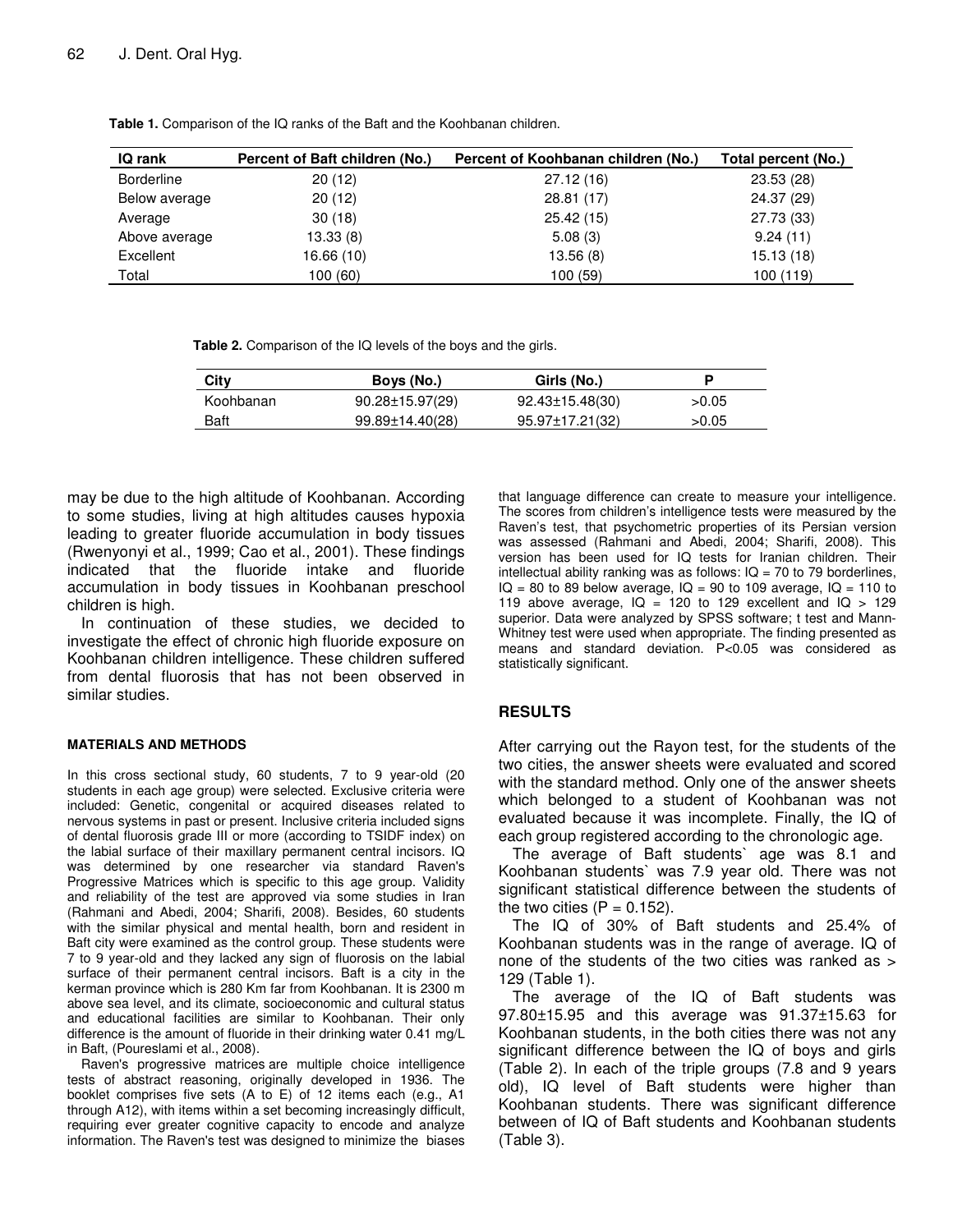**Table 3.** Comparison of the IQ levels of the Koohbanan and the Baft children.

| City      | Number of children | <b>IQ</b> level |       |
|-----------|--------------------|-----------------|-------|
| Koohbanan | 59                 | 91.37±15.63     | <0.05 |
| Baft      | 60                 | 97.80±15.95     |       |

#### **DISCUSSION**

According to the results, the IQ of Baft students was significantly higher than Koohbanan students  $(P = 0.028)$ , this result confirms the results of the other studies (Amador et al., 2007; Chen et al., 2008; Guo et al., 2008; Liu et al., 2008).

There was not a significant relationship between IQ and gender. This fact was also proved in the studies of Zhao and Seraj (1996, 2006). In Xian et al. (2003) study in one village there was a significant relationship between IQ and gender and in another village there was not. In psychological books, also gender is mentioned as a non related factor to IQ (Beirne-Smith et al., 2005).

This study showed that the percentage of the students ranked in the ranges of average, above average and excellent were higher in Baft than the students in the same ranks in Koohbanan. The percentage of the students ranked in the ranges of below average and borderline were higher in Koohbanan than in Baft. These findings support the idea of the influence of high fluoride on the intellectual ability. Koohbanan children live next to the Coal Mountains at the high altitude, it seems that living in the high altitudes causes tissues hypoxia and leads to accumulation of fluoride in their tissues (Rwenyonyi et al., 1999; Cao et al., 2001). In addition, living next to the Coal Mountains causes the entrance of fluoride ion to the body through the air (Guo et al., 2008) and these increases the harmful effects of fluoride. It seems in areas with high fluoride in drinking water, the amount of arsenic in drinking water to be also high. The studies have shown that children intelligence can be affected by high concentrations of arsenic (Amador et al., 2007; Wang et al., 2007). So, in Koohbanan City, where perhaps arsenic is high in drinking water and low in IQ scores of Koohbanan children, it may be due to the high level of arsenic in drinking water. It is necessary to determine the amount of arsenic in drinking water in Koohbanan.

## **Conclusion**

Although fluoride is widely promoted for prevention of dental caries, its overconsumption may lead to dental fluorosis and other adverse effects. Based on the findings, the chronic exposure to high levels of fluoride can be one of the factors that influence intellectual development.

Therefore, it is necessary to think about some solutions for preventing the bad effects of excessive intake of fluoride ion to the body, especially in cities like Koohbanan.

### **ACKNOWLEDGMENT**

The financial support provided by the Vice Chancellor for Research, Kerman University of Medical Sciences (with Ethical code K/88/48) is warmly acknowledged.

#### **REFERENCES**

- Amador DR, Navarro ME, Carrizales L, Morales R, Calderon J (2007). Decreased intelligence in children and exposure to fluoride and arsenic in drinking water. Cad Saude Publica Rio de Janeiro, 23: 5579-5587.
- Beirne-Smith M, Patton JM, Kim SH (2005). Mental Retardation: An Introduction to Intellectual Disability. 7th edn.
- Cao J, Zhao Y, Liu J, Xirao R, Danzeng S (2001). Varied ecological environment and fluorosis in Tibetan children in the nature reserve of Mount Qomolangma. Ecotoxicol. Environ. Saf., 48(1): 62-65.
- Chen Y, Han F, Zhou Z, Zhang H, Jiao X, Zhang S, Huang M, Chang T, Dong Y (2008). Research on the intellectual development of children in high fluoride areas. Fluoride, 41(2): 120-124.
- Garrow JS, James WPT, Ralph A (2000). Human nutrition and dietetics. 10th ed. London: Churchill Livingstone.
- Guo X, Wang R, Cheng C, Wei W, Tang L, Wang Q, Tang D, Liu G, He G, Li S (2008). A preliminary investigation of the IQs of 7-13 year old children from an area with coal burning–related fluoride poisoning. Fluoride, 41(2): 125-128.
- Liu S, Lu Y, Sun Z, Wu L, Lu W, Wang X, Yan S (2008). Report on the intellectual ability of children living in high fluoride water areas. Fluoride, 41(2): 144-147.
- Poureslami HR, Khazaeli P, Noori GR (2008). Fluoride in food and water consumed in Koohbanan, Iran. Fluoride, 41(3): 216-219.
- Poureslami HR, Khazaeli P (2010). Fluoride intake and urinary excretion in preschool children residing in Koohbanan, Iran - A city with high fluoride water and food. Fluoride, 43(1): 67-70.
- Poureslami HR, Khazaeli P, Masoodpour H (2008). Fluoride content of drinking waters in Kerman province/ Iran. J. Kerman Univ. Med. Sci., 15(3): 235-242.
- Rahmani J, Abedi MR (2004). Standardization of test color Rayon children 5-10 years in Isfahan-Iran. J. Educ. Res., 23: 81-86.
- Rwenyonyi C, Bjorvaten K, Birkeland J, Haugejorden O (1999). Altitude as a risk indicator of dental fluorosis in children residing in areas with 0.5 and 2.5 mg fluoride per liter in drinking water. Caries Res., 33(4): 267-274.
- Seraj B, Shahrabi M, Fallahzadeh M, Fallahzadeh F, Akhondi N (2006). Effect of high fluoride concentration in drinking water on children`s intelligence. J. Dent. Tehran Univ. Med. Sci., 19(2): 80-82.
- Sharifi PH (2008). Principles of psychometrics and mental trial. Roshd Iran Ed. (ISBN 964-6115-37-3), pp. 44-53.
- Shashi A (2003). Histological investigation of fluoride induced neurotoxicity in rabbits. Fluoride, 36: 95-105.